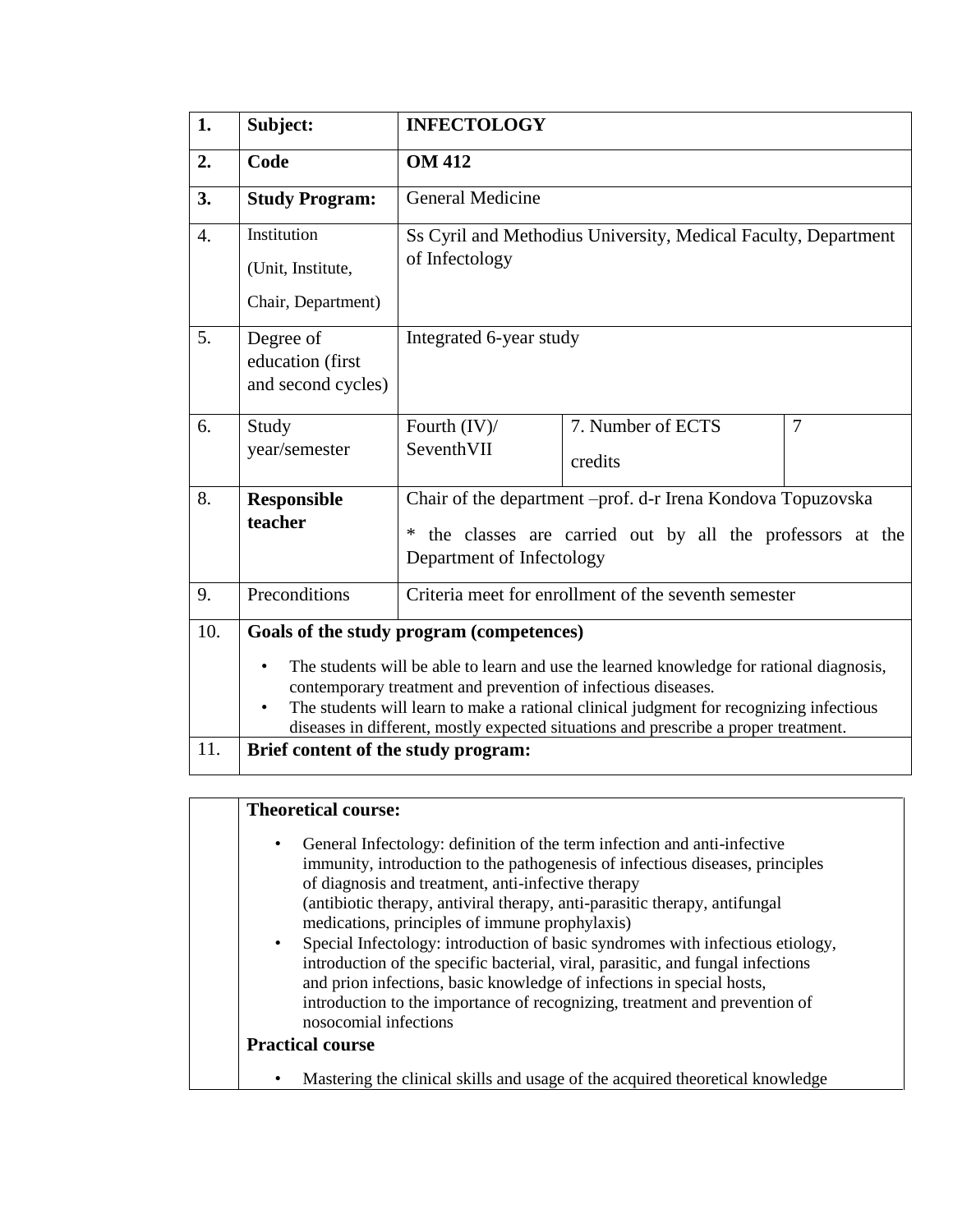| 12.                                                                           | <b>Methods of studying:</b>     |                                                     |                                                                                           |                       |                                                           |  |  |
|-------------------------------------------------------------------------------|---------------------------------|-----------------------------------------------------|-------------------------------------------------------------------------------------------|-----------------------|-----------------------------------------------------------|--|--|
|                                                                               |                                 | Interactive lectures, seminars, practical trainings |                                                                                           |                       |                                                           |  |  |
| 13.                                                                           | Total available                 | 210 hours                                           |                                                                                           |                       |                                                           |  |  |
|                                                                               | teaching hours                  |                                                     |                                                                                           |                       |                                                           |  |  |
| 14.                                                                           | Organization of the             | 105 hours-lectures and practical activities         |                                                                                           |                       |                                                           |  |  |
|                                                                               | course                          | 105 hours- home individual learning                 |                                                                                           |                       |                                                           |  |  |
|                                                                               | Forms of teaching<br>activities | 15.1                                                |                                                                                           | Theoretical course    | 45 hours                                                  |  |  |
| 15.                                                                           |                                 | 15.2                                                |                                                                                           | Practical course,     | 60 hours                                                  |  |  |
|                                                                               |                                 |                                                     |                                                                                           | <b>Seminars</b>       |                                                           |  |  |
|                                                                               |                                 | 16.1                                                |                                                                                           | Practice              |                                                           |  |  |
| 16.                                                                           | Other forms of<br>activities    | 16.2                                                |                                                                                           | Individual tasks      |                                                           |  |  |
|                                                                               |                                 | 16.3                                                |                                                                                           | Individual (home)     | 105 hours                                                 |  |  |
|                                                                               |                                 |                                                     |                                                                                           | learning              |                                                           |  |  |
| 17.                                                                           | Method of<br>assessment         |                                                     |                                                                                           |                       | Scoring system                                            |  |  |
|                                                                               | 17.1                            | <b>Tests</b>                                        |                                                                                           |                       | min-max                                                   |  |  |
|                                                                               |                                 |                                                     |                                                                                           | Continual assessment* | points $12-20$                                            |  |  |
|                                                                               |                                 |                                                     | *Continual assessment of knowledge (colloquia) - 1<br>written test<br>General Infectology |                       |                                                           |  |  |
|                                                                               |                                 |                                                     |                                                                                           |                       |                                                           |  |  |
| (for mark $10=19-20$ points; for mark $9=17-18$ points;<br>for mark $8=15-16$ |                                 |                                                     |                                                                                           |                       |                                                           |  |  |
|                                                                               |                                 |                                                     |                                                                                           |                       | points; for mark $7=13-14$ points; for mark $6=12$ points |  |  |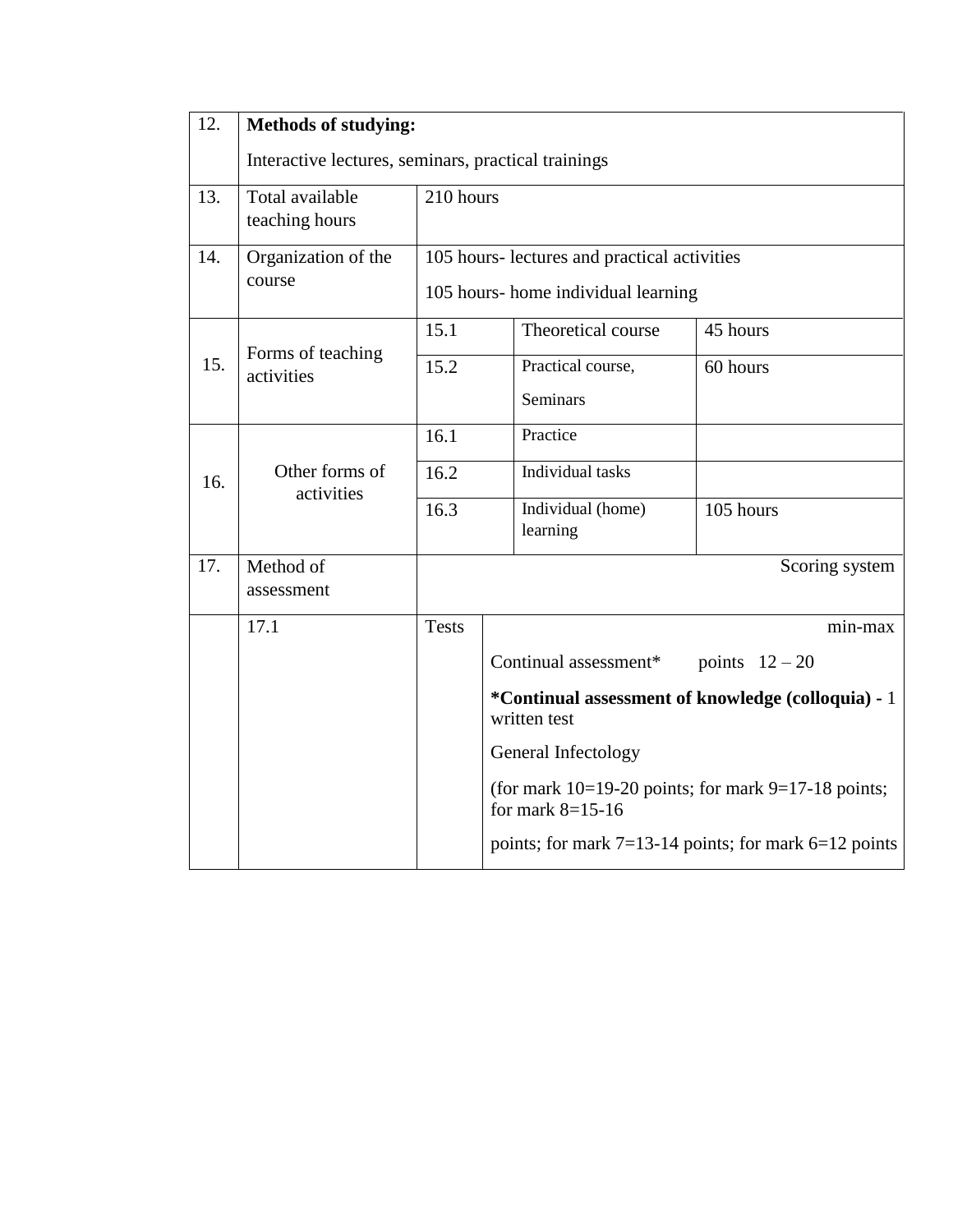| Final<br>exam: | Final exam: final test + practical examination +oral<br>examination                                                                                                                                                                                                                                           |
|----------------|---------------------------------------------------------------------------------------------------------------------------------------------------------------------------------------------------------------------------------------------------------------------------------------------------------------|
|                | min-max                                                                                                                                                                                                                                                                                                       |
|                | 1. Final test $*$ points 9 - 15<br>2. Practical examination** points 9 - 15<br>3. Oral examination***<br>points $24-40$                                                                                                                                                                                       |
|                | $*Final$ test – to assess students' knowledge in<br>infectology-special Infectology (for mark $10=14,515$ )<br>points; for mark $9=13-14$ points; for mark $8=11,5-$                                                                                                                                          |
|                | 12,5 points; for mark $7=10-11$ points; for mark $6=99,5$<br>points)                                                                                                                                                                                                                                          |
|                | <b>** Practical examination</b> (according to a catalogue<br>of skills): examination of the patients, diagnosis,<br>differential diagnosis, therapy (for mark $10=14,5-15$ )<br>points; for mark $9=13-14$ points; for mark $8=11,5-$<br>12,5 points; for mark $7=10-11$ points; for mark $6=99,5$<br>points) |
|                | <b>*** Oral examination (integrated)</b> - 4 questions in<br>which the integrated knowledge of the student is                                                                                                                                                                                                 |

|      |                                | checked on matters of understanding the subject of<br>infectious diseases as a whole as well as the practical<br>medical routine in infectious diseases                                                        |
|------|--------------------------------|----------------------------------------------------------------------------------------------------------------------------------------------------------------------------------------------------------------|
|      |                                | (for mark $10=38-40$ points); for mark $9=35-37$<br>points); for mark $8=32-34$                                                                                                                                |
|      |                                | points); for mark $7=28-31$ points); for mark $6=24-27$<br>points)                                                                                                                                             |
|      |                                | Students are obliged to score the predicted minimum<br>of the projected points for each section of the exam<br>so that the points can be transferred for the final<br>exam; otherwise they will fail the test. |
| 17.2 | Seminar paper/project          | Min-max                                                                                                                                                                                                        |
|      | (oral/written<br>presentation) | Seminar work<br>points                                                                                                                                                                                         |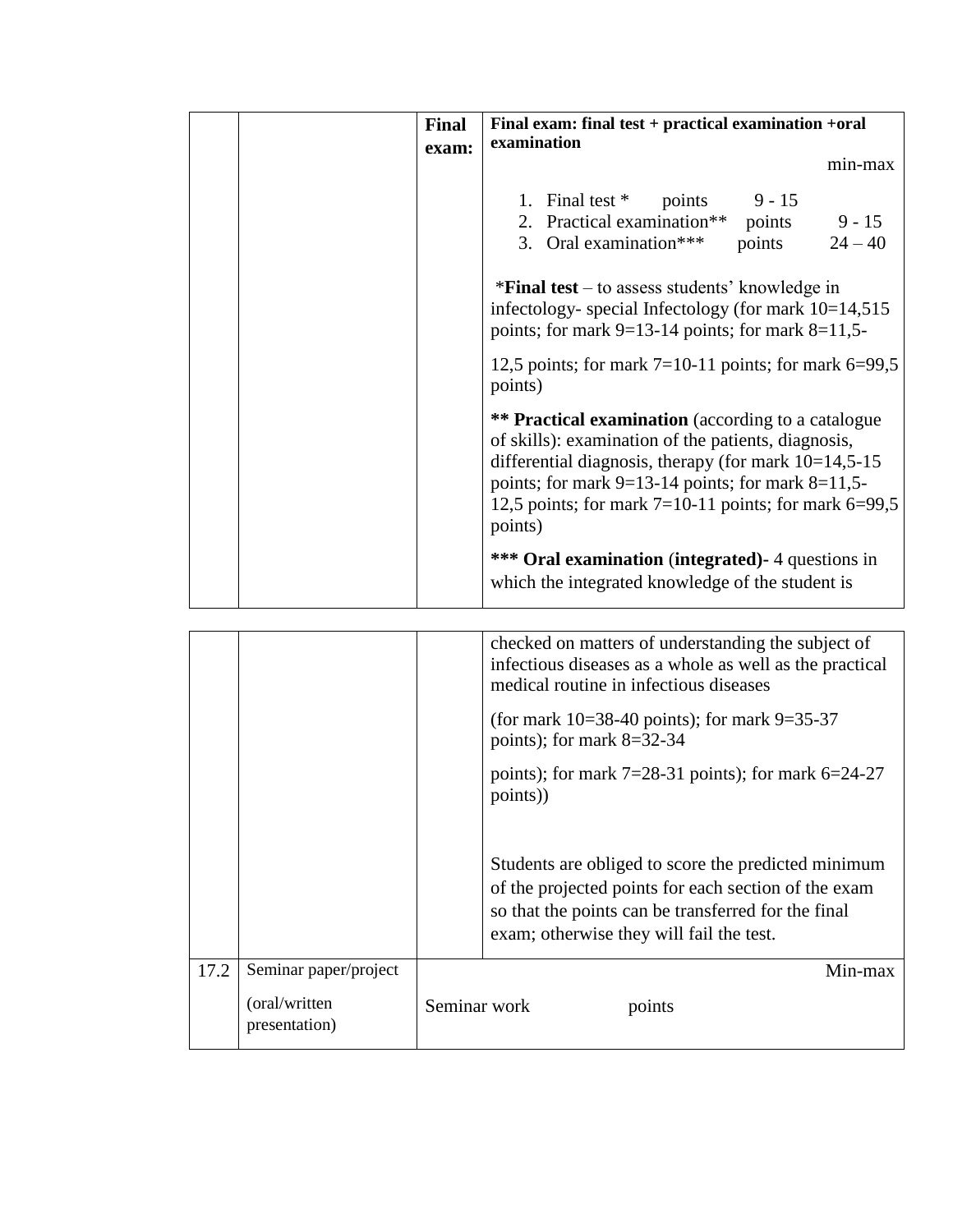| 17.3 | Active participation                                                     |                                                                                                                                                                                                                                                                                                                                                                                                                                                                                                            | Min-max Theoretic                                                                                        |
|------|--------------------------------------------------------------------------|------------------------------------------------------------------------------------------------------------------------------------------------------------------------------------------------------------------------------------------------------------------------------------------------------------------------------------------------------------------------------------------------------------------------------------------------------------------------------------------------------------|----------------------------------------------------------------------------------------------------------|
|      |                                                                          | lectures*<br>$1-2,5$<br>points<br>Practical lectures**<br>points<br>$5 - 7,5$                                                                                                                                                                                                                                                                                                                                                                                                                              |                                                                                                          |
|      |                                                                          | * presence in the theoretical course<br>51%-60%<br>1 point<br>61%-70%<br>1,5 points<br>2 points<br>71%-85%<br>86% - 100%<br>2,5 points<br>**practical course<br>0.2 points<br>presence<br>colloquia<br>0.3 points                                                                                                                                                                                                                                                                                          |                                                                                                          |
|      |                                                                          |                                                                                                                                                                                                                                                                                                                                                                                                                                                                                                            |                                                                                                          |
| 18.  | <b>Assessment of</b><br>knowledge<br>(points/scores)                     | Up to 59 points<br>60 to 68 points<br>69 to 76 points<br>77 to 84 points<br>85 to 92 points<br>93 to 100 points                                                                                                                                                                                                                                                                                                                                                                                            | 5<br>(five) F<br>$(six)$ E<br>6<br>7<br>(seven) D<br>8<br>$(eight)$ C<br>$(nine)$ B<br>9<br>$10$ (ten) A |
| 19.  | Requirement<br>for<br>signature<br>and<br>taking<br>final<br>the<br>exam | <b>Obligatory criteria:</b><br>In order to get a professor's signature the students has to attend<br>theoretic and practical studies, as well as seminars and to gain<br>minimum points.<br>In order to take the final exam the student has to pass the<br>projected continuous assessments (colloquium in general<br>infectology). During the exams the students has to pass the<br>previously failed Continuous assessments (colloquium in<br>general infectology ) and then continue to the final exam. |                                                                                                          |